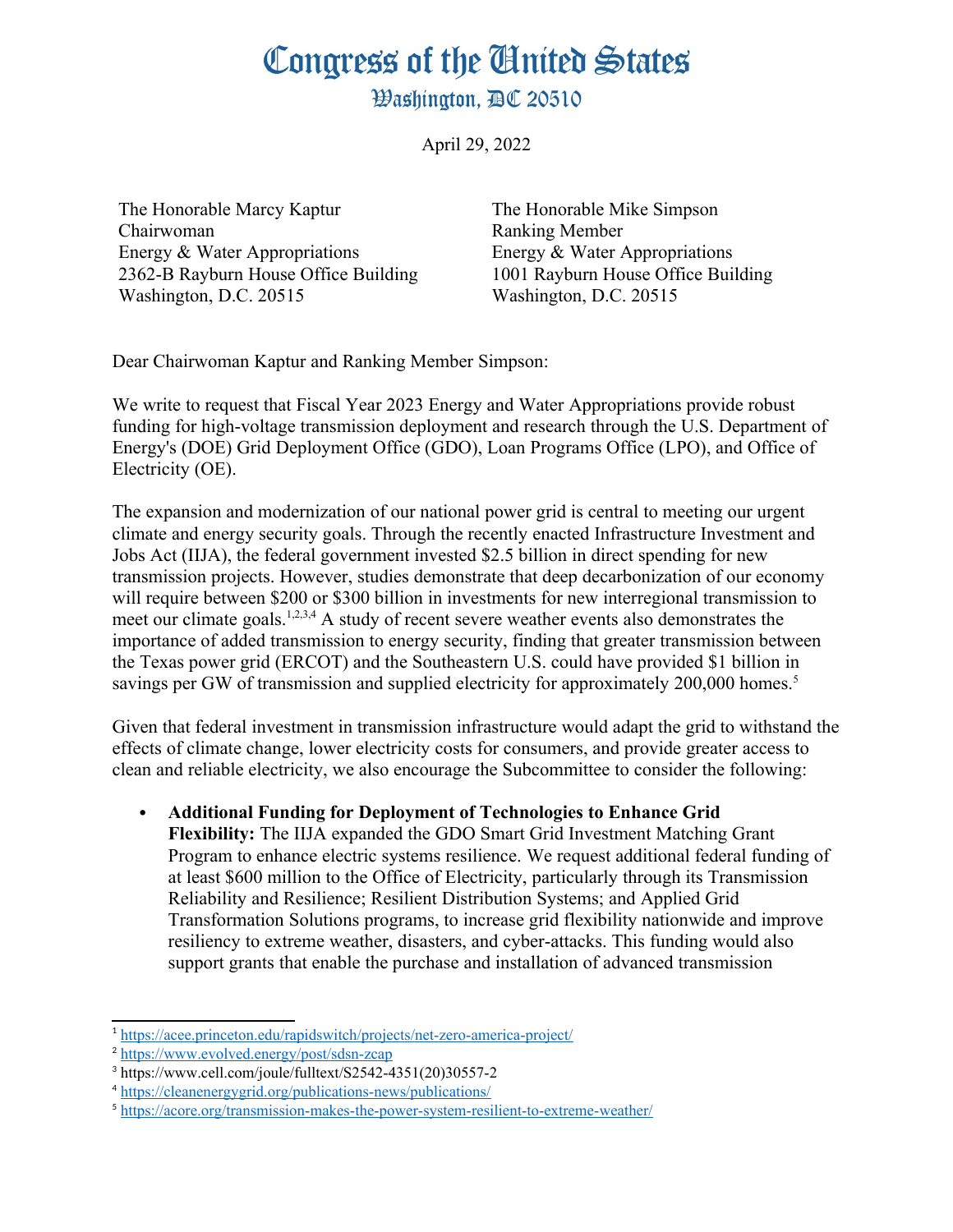## **Washington, AC 20510**

technologies that will increase the operational transfer capacity of a transmission network and improve responsiveness to changing system conditions.

- **Funding for Title XVII—Loan Guarantees**: Full decarbonization of the electric sector will require significant new investments in transmission and scaling up loan guarantees will support this necessary expansion. Given that the IIJA did not increase funding for the DOE LPO Title XVII program, we request that action be taken to enable several billions in additional lending authority to support projects such as new and improved advanced grid integration and storage, transmission lines, and offshore wind infrastructure.
- **Moonshot for Converter Stations:** High voltage direct current (HVDC) converter stations are the costliest component of long-distance transmission that will increase access to affordable and reliable clean energy. With this in mind, we request \$100 million in funding for an HVDC moonshot initiative to support R&D to bring down HVDC technology and long-distance transmission costs, including for nascent superconducting technology. These cost reductions would allow for more "pick-up" and "drop-off" stations, which would enable more local connections to the grid and expand benefits to communities along transmission corridors. Additionally, advanced HVDC technologies can potentially provide services, such as Black Start capability, that support reliability and security. The Office of Electricity's Transformer Resilience and Advanced Components program should work collaboratively across the Office of Electricity and Grid Deployment Office to implement an HVDC moonshot initiative.

Additionally, we are supportive of language asking DOE to conduct a study on the benefits of establishing an energy conservation standard for overhead electricity conductors. Advanced conductors are high-voltage, modernized power lines that can help reduce line losses by 25-40%, which increases energy efficiency and reduces harmful carbon pollution. By replacing legacy conductors with advanced conductors on existing system structures at constrained points on the grid, we would quickly and cost-effectively add greater reliability, resiliency, and flexibility to the grid. Currently, DOE has the authority to establish efficiency standards for industrial equipment. However, requesting DOE conduct a study on the environmental, energy, and renewable energy benefits of establishing an energy conservation standard for overhead conductors would be a necessary step forward to ensure advanced conductor technologies are widely utilized and facilitate the decarbonization of our grid.

We understand the Committee is facing many competing priorities and limited resources, but we respectfully request that you continue to support the progress that has already been made through investments in transmission and grid infrastructure in the Fiscal Year 2023 Energy and Water Appropriations Bill.

Thank you for your consideration.

Sincerely,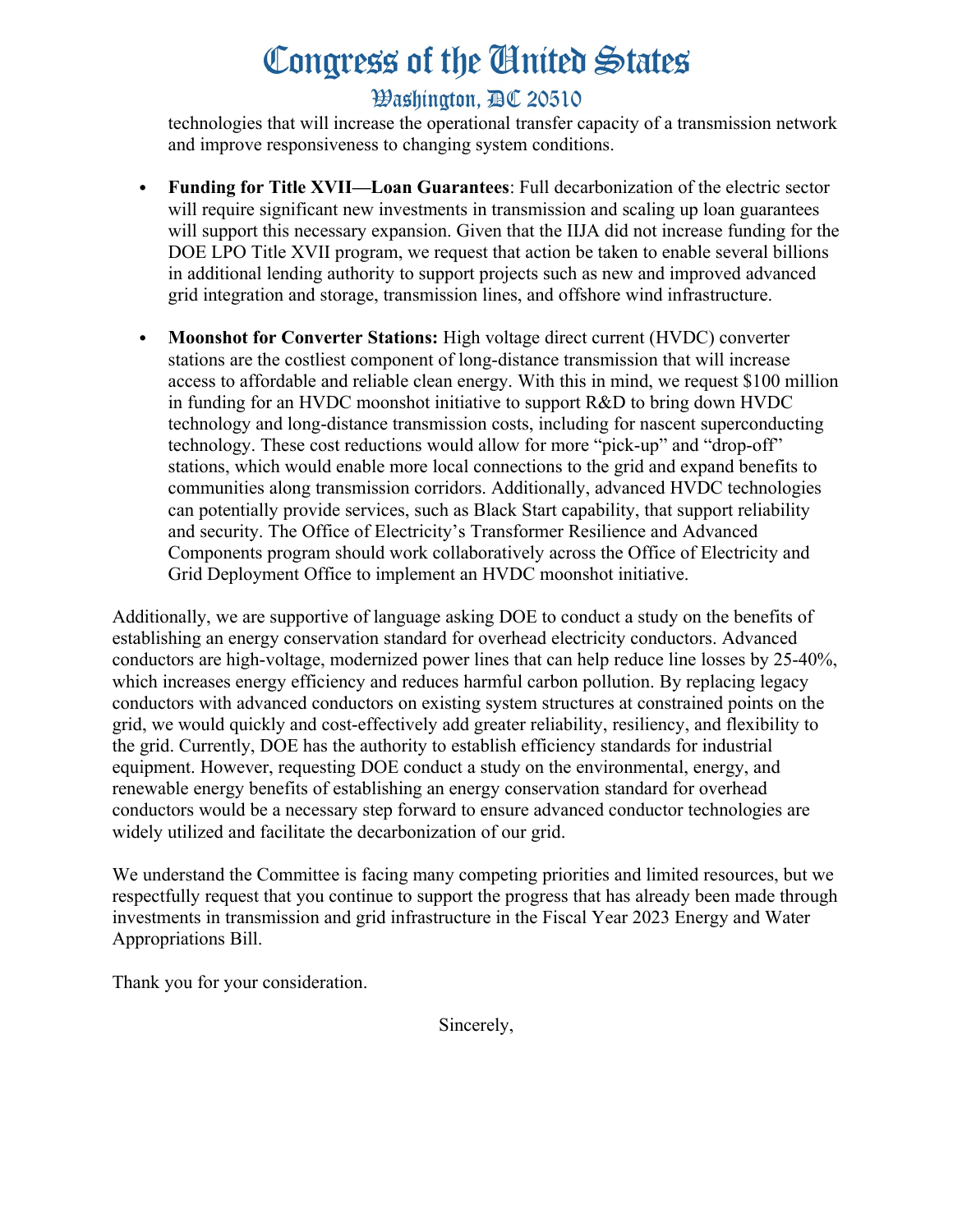Washington, AC 20510

Scott H. Peters Member of Congress

Pauls. tonly

Paul D. Tonko Member of Congress

nmy Panetta Member of Congress

Steven Horsford Member of Congress

Susan Wild Member of Congress

Sean Casten Member of Congress

Ro Khanna Member of Congress

Marc A. Member of Congress

Earl Blumenauer Member of Congress

ovenni

Julia Brownley Member of Congress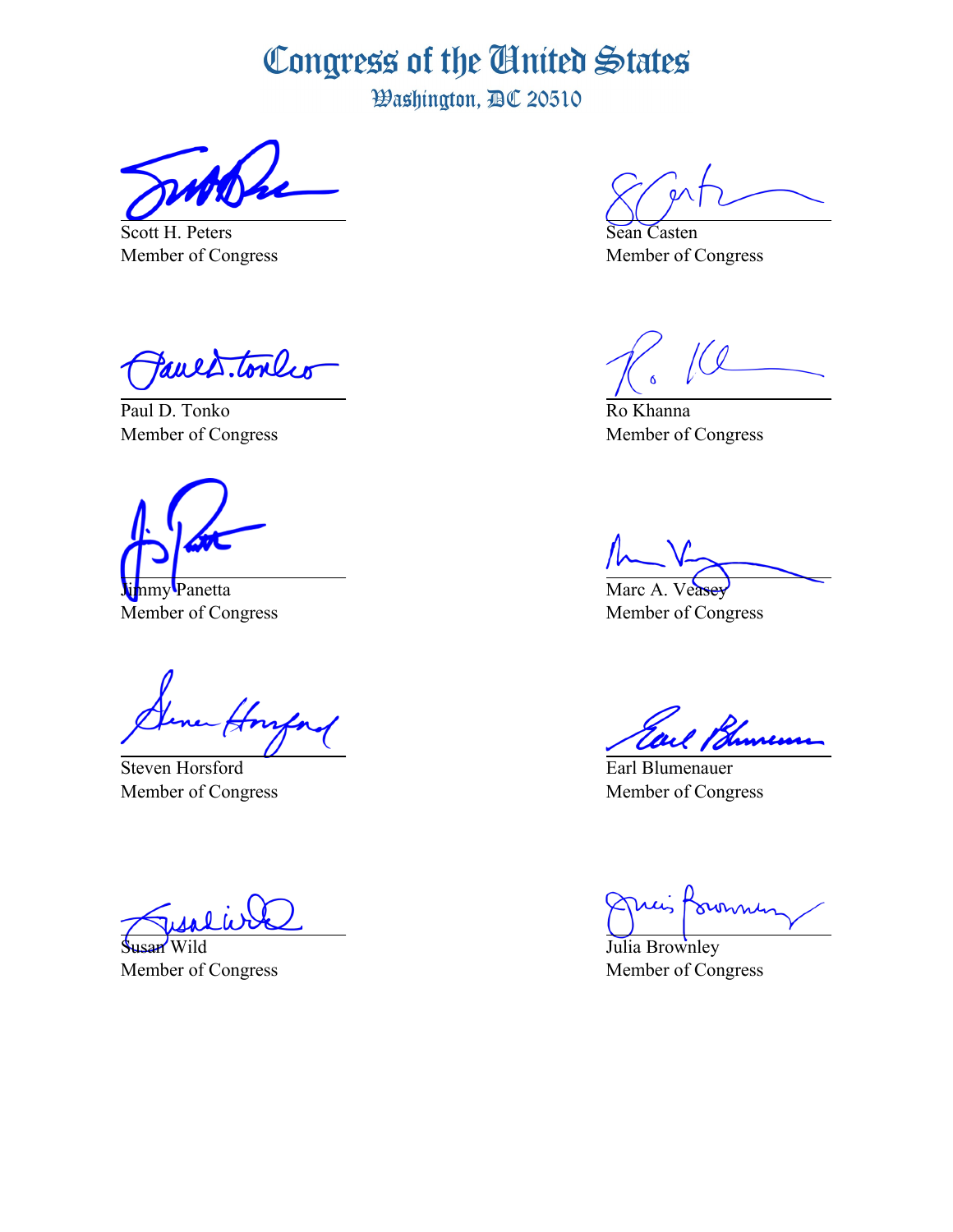Washington, AC 20510

Dairs Dellate

Diana DeGette Member of Congress

Alexandria Ocasio-Cortez Member of Congress

<u>l flush</u>

Bobby L. Rush Member of Congress

Kasheda Hail

Rashida Tlaib Member of Congress

Raja Krishnamoorthi Member of Congress

Emanuel Cleaver, II Member of Congress

Cori Bush Member of Congress

 $n_z$  h

Jerry McNerney Member of Congress

use Member of Congress

Tom O'Halleran Member of Congress